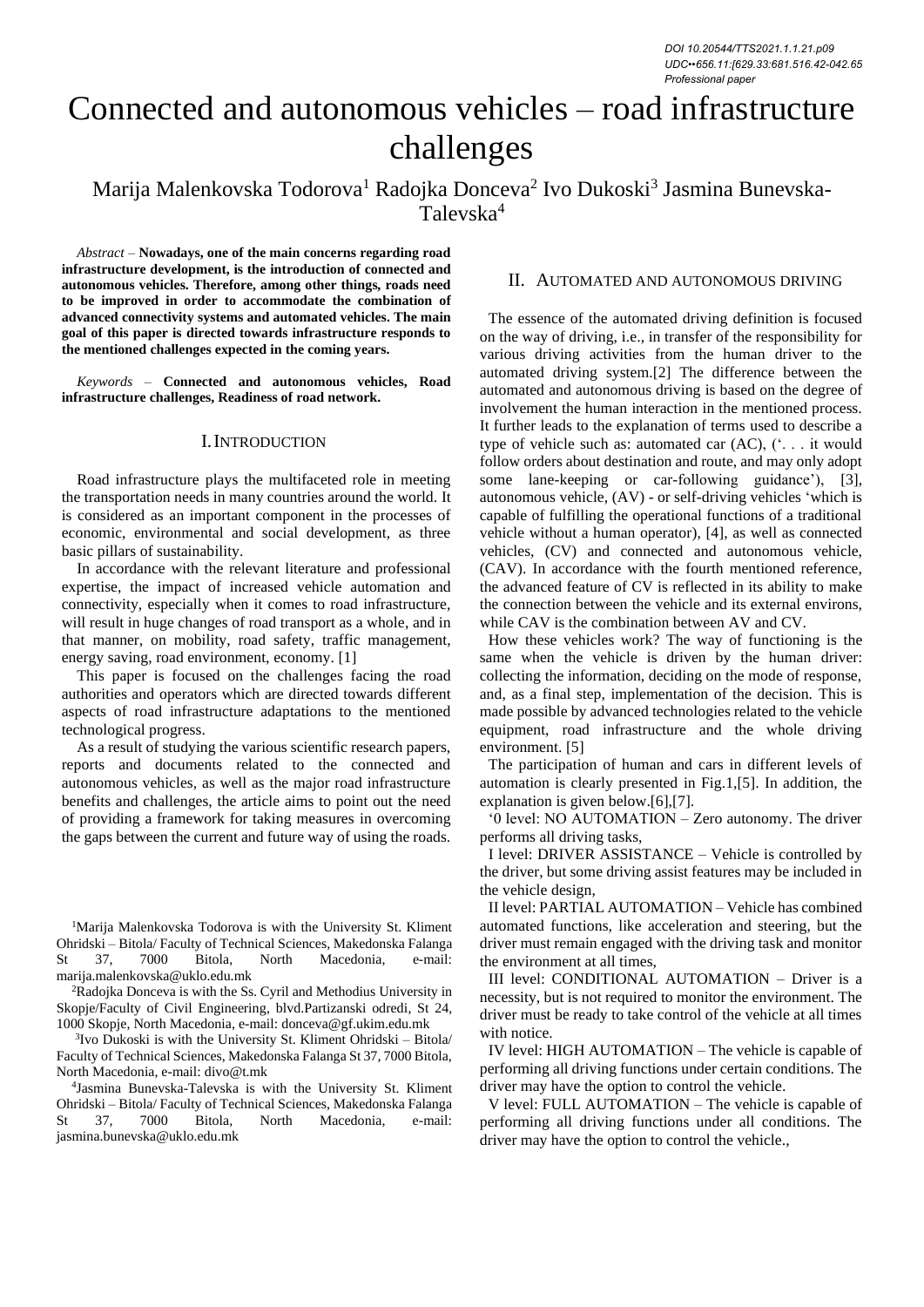

Fig.1.Vehicle technologies that allow adaptation to the driving environment, Adapted from [5]

#### *A. Potentials of automation for improving of road transport*

Integration of automation on different mentioned levels is expected to have positive impacts on socio–economic development, (bearing in mind the user impacts, and effects on wider environment as well), through road safety improvement, higher level of personal mobility, changes and increasing in travel demands, better realization of vehicle operations, public health, energy and network efficiency, travel behavior, land use.

Therefore, going through the relevant references, [7],[8], it is expected that new safety technologies, will prevent up to 34% of accidents.

The positive impact is also reflected on shaping and increasing of transport mobility, (more independent mobility, as well as shared mobility, new solutions, better accessibility, social inclusion).

The increase in travel demand, (depending on the type of travel), will range from 2% to 47%. [8]

Automation has great potential for improvements in vehicle operations, starting from assisted driving with partially automated vehicles, up to full automation with the ability to free the human driver of his tasks during driving.

Air pollution resulting from transport is an important public health problem. Current estimations predict decreasing of greenhouse gasses as a result of new car technologies, from 40% to 60% in total. [9].

Energy efficient opportunities in the frame of automated driving is worth mentioning. For example, considerable benefits in fuel consumption are expected using of 90% of autonomous vehicles on suburban roads in USA.[9] On the other side, authors in [10], point to the fact that an increase in energy consumption is also possible, due to the 'reduced travel cost, higher highway speeds, longer commute distances and inclusion of elderly, disabled and young people as road users.

The road network operation, (through the improvement of traffic efficiency), is also considered as positive effect of automation in road transport, which is reflected on vehicle density and flow rates.

Going through the relevant references can be concluded that automation also have an impact on travel behavior, (number of journeys and vehicle kilometers travelled, transport mode choice, auto ownership), and patterns of land use which impact people's activities.

#### *B. Challenges in vehicle automation*

Apart from the mentioned benefits, it is notable that the vehicle technological development is facing with many challenges in cars and outside the cars, [11] such as:

Implications on road policy;

Road infrastructure demands;

Truck drivers job loss, because the new technology can significantly reduce the need for truck driver employment;

Big security concern, bearing in mind the possibility for cyberattacks and in that way affecting and controlling the vehicle's operation;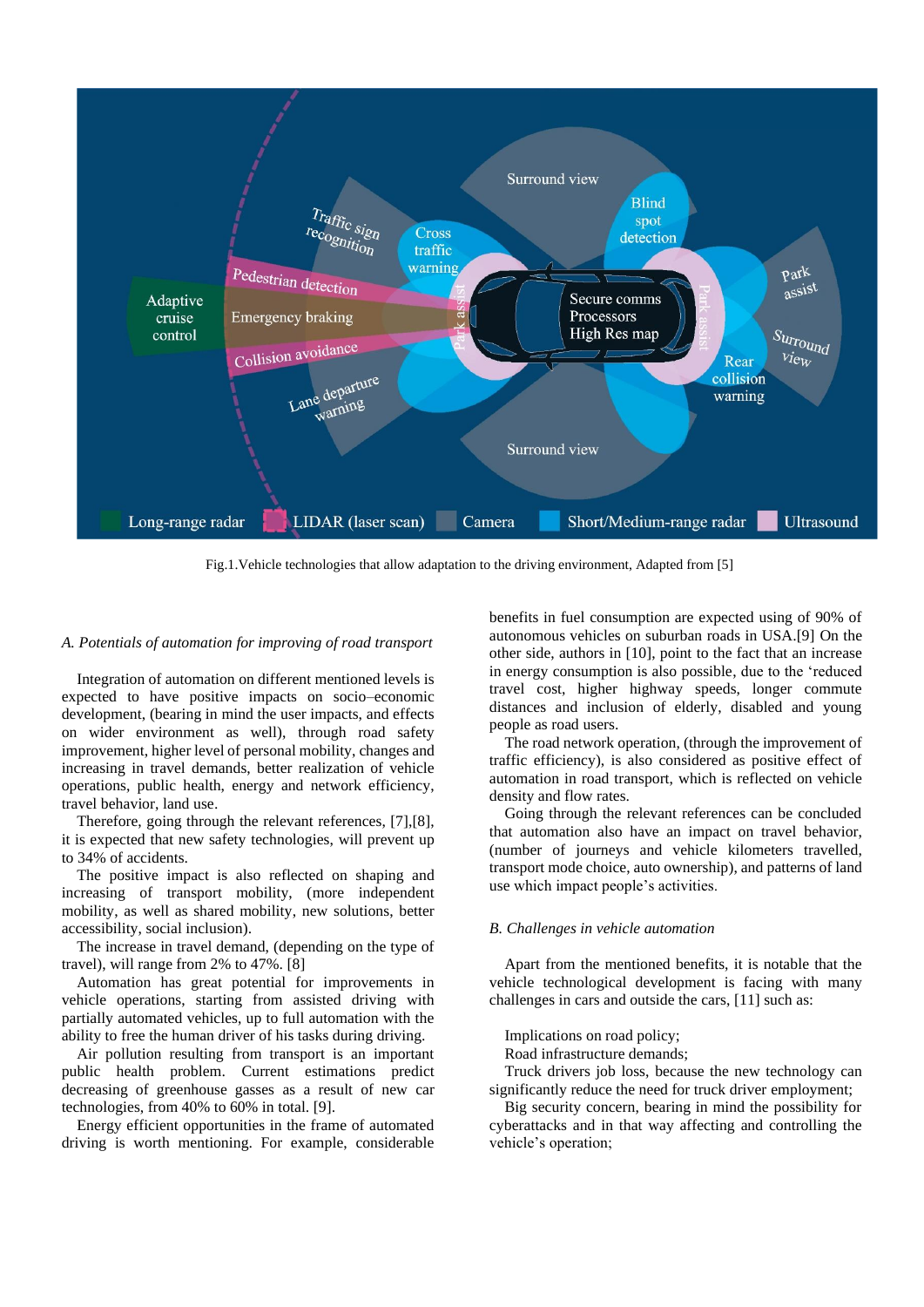The necessity for changes in current laws or introduction of new ones;

Cost consideration, i.e., high price of these vehicles;

Improving the technology in order to achieve a higher level of vehicle adaptation to different circumstances, such as: type of the road, its surface, weather conditions;

Errors of computer devices which can be a reason for accidents;

Privacy, as an important aspect in using this type of vehicle;

Reducing of driving experience and competencies which could results in difficulties during human driving.

Analysis of the benefits and challenges, leads to the fact, that the automation development in road transport is characterized with considerable uncertainty. Due to the possible conflicts between above mentioned impacts, there is a need for development the strategies and guidelines directed towards optimization in the process of new technologies implementation.

#### III. ROAD INFRASTRUCTURE RESPONSE

Since the road infrastructure development, is a very complex one, containing several phases and connecting numerous "players", it's obvious there is a need for changes in planning, design, construction and operation, as well as in the roles of critical figures involved in the process.

Connected and automated driving will have impacts on planning related activities. Therefore, there is a need for policy making framework as a base for planning the introduction of new vehicles. The success of this approach depends on the analysis of current and future impacts on road infrastructure sustainability, level of balance between different transport modes and demands of transport users and the necessity for continuous monitoring and evaluation of the obtained results.[12].

Analysis the results of relevant sources leads to the conclusion that the impact of advanced technologies on highway geometric design elements is different.[13]. For example, for human-driven vehicles, the required lengths of different types of sight distance on level sections, upgrades and downgrades, the lateral clearance and curve length, (important for designing the horizontal and vertical curves), as well as the width of lane are substantially greater. However, no impact of vehicle type on curve radius and transition curve length has been identified. Also, there is no need for limitation of the straight sections in horizontal alignment. Due to these reasons, the current procedures for geometric design should be analyzed and, if it is necessary, changed in order to obtain the elements suitable for new vehicles moving.

Besides the mentioned, research indicates that vehicles of the future will have a greater influence on the pavement performance.

When it comes to operation of advanced vehicles, there is a need for facilitation of traffic management through new technologies which will be able to provide real-time information and highly visible traffic signs and road markings. Traffic on cross-roads should be managed by

signals and additionally, it is expected that new cars will reduce the demand for parking places.

Road authorities, professionals and planners have a central role in the process of providing the framework for adoption and implementation the policy measures, changing and adaptation of design procedures, maintenance practices and traffic management rules. The main driving force of these stakeholders should be facilitating of this transition period from existing towards fully automated vehicles.

### IV. CONCLUSION

The process of road vehicle automation is a part of big progress in technology and everyday living. Therefore, the future of connected and autonomous vehicles is full of promise. On the other side, there is no doubt that the new vehicle technologies produce numerous challenges in transport system development.

Road infrastructure adaptation is one of the crucial prerequisites for implementation of advanced vehicles. The reason for this statement is based on the fact that automation in road transport produces a gap between the way of using the current and future roads. Namely, the mentioned signalizes that the existing infrastructure is not able to meet the needs of increased vehicle automation and connectivity.

Going through the numerous published papers, reports, documents, it is obvious that the changes in different phases of road infrastructure development, (planning, design, construction, maintenance and operation), should be perceived as a bridging tool between the features of existing and future road transport system as a whole.

## **REFERENCES**

- [1] Automated and Autonomous Driving, Regulation under uncertainty, OECD/ITF, 2015.
- [2] Defining safe automated driving, Thatcham Research, 2019.
- [3] David Levinson "On the differences between autonomous, automated, self-driving and driverless cars", Transportist, 2017.
- [4] Building the road infrastructure of the future for connected and autonomous vehicles, GOWLING WLG, 2018.
- [5] Automated and autonomous driving, Regulation under uncertainty, OECD/ITF, 2015.
- [6] Automated driving systems 2.0, A vision for safety, U.S. Department of Transportation, 2017.
- [7] Automated driving, Roadmap for the deployment of automated driving in the European Union, ACEA,2019
- [8] Autonomous Vehicle Implementation Predictions, Victoria Transport Policy Institute, 2021.
- [9] H. Igliński, M.Babiak, "Analysis of the Potential of Autonomous Vehicles in Reducing the Emissions of Greenhouse Gases in Road Transport", Procedia engineering, 2017.
- [10] "Study of the Potential Energy Consumption Impacts of connected and Autonomous Vehicle", U.S.Energy Information Administration, 2017.
- [11] C.Seirer,"Autonomous driving functionalities and challenges", Guture Mobility Solutions, 2018.